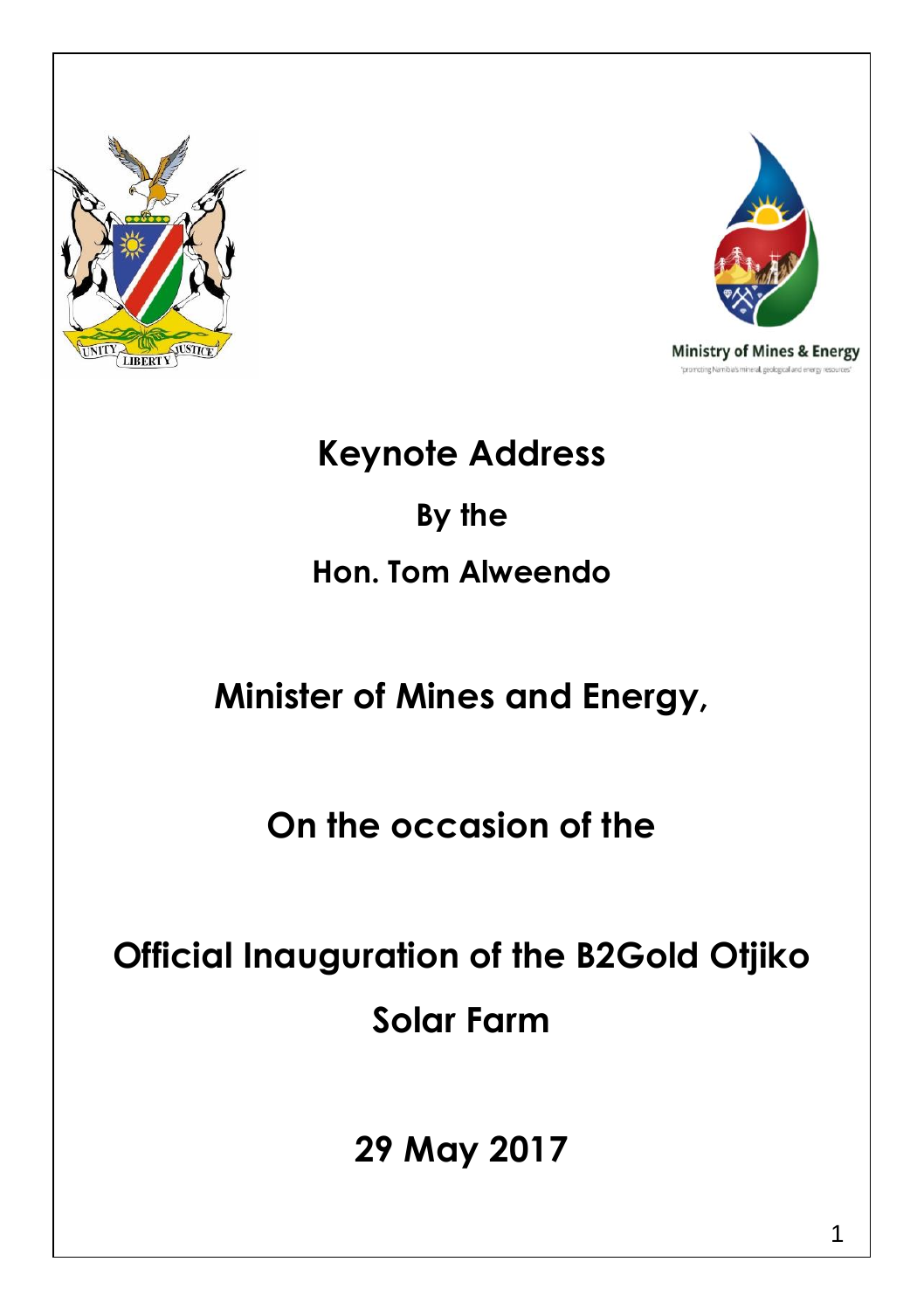- **Director of Ceremonies;**
- **Vice President of BR Gold Group, Mr. Bill Lytle**
- **The Chairman of B2Gold, Dr Leake Hangala;**
- **The Managing Director of B2Gold, Mr Mark**

**Dawe;**

- **Management and staff of B2Gold;**
- **Distinguished guests;**
- **Members of the Media;**
- **Ladies and Gentlemen,**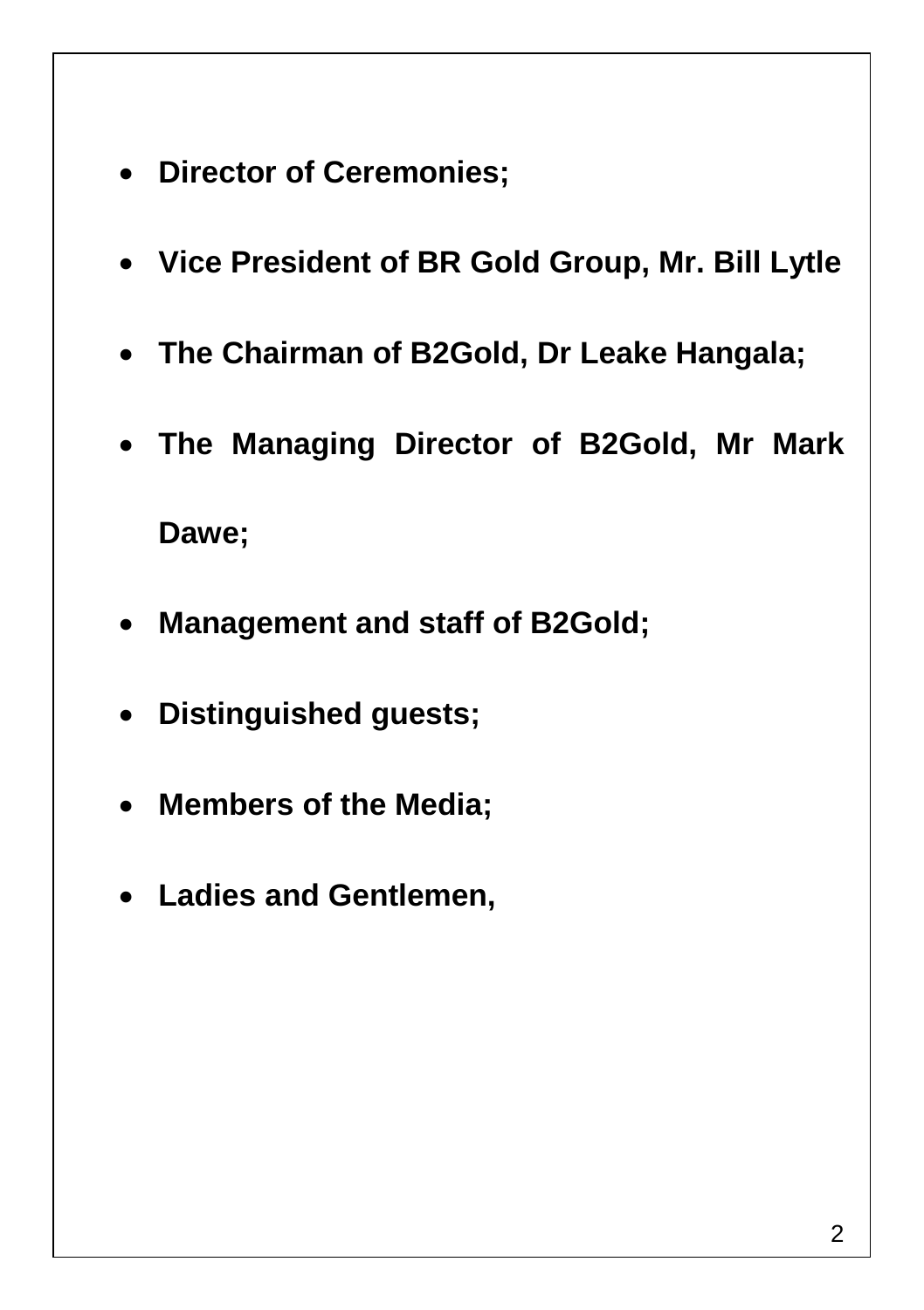#### **Good Morning**

It is my great pleasure to be with you all here this morning for the official opening and inauguration of the B2Gold 7MW Solar Farm.

It is now common knowledge that Namibia boasts with a wealth of renewable energy resources that represents a valuable economic resource for the country. In 2017 the Ministry of Mines and Energy finalised the National Renewable Energy Policy which is intended to provide the necessary thrust to renewable energy development and to serve as a clear signal of the Government's commitment to a clean energy future powered by renewable energy sources.

The overarching mission of this Renewable Energy Policy is to enable access to modern, clean, environmentally sustainable, and affordable energy for all Namibians. It aims to make renewable energy a powerful tool for the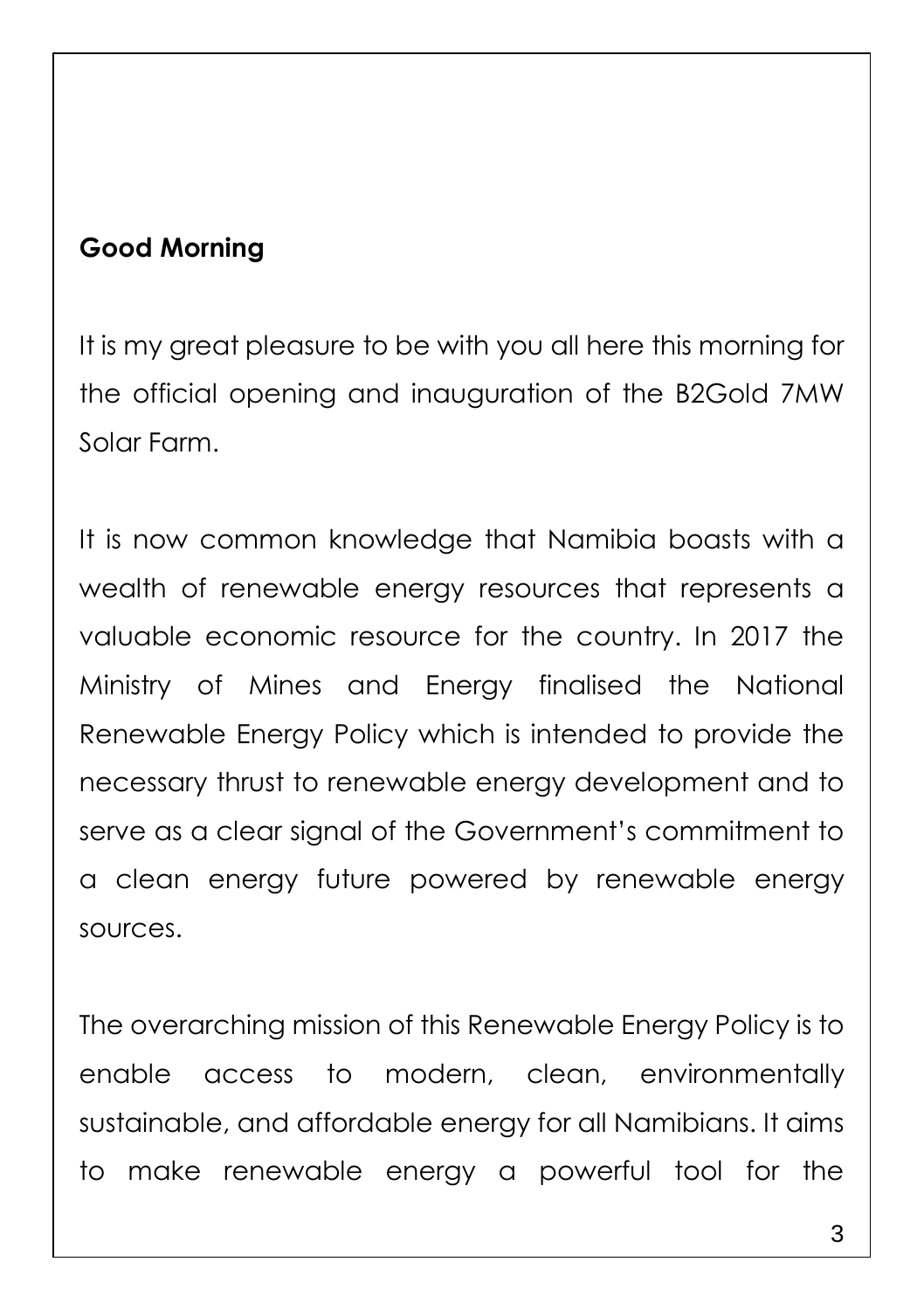achievement of our short-term and long-term national development goals. This will assist us to climb the development ladder, empowered by access to energy at levels that facilitate engagement in productive activity. Additionally, the Policy's vision is for Namibia to become a regional leader in the development and deployment of renewable energy within southern Africa.

#### **Director of Ceremonies, Ladies and Gentlemen,**

As we strive towards Vision 2030, energy remains the number one key input for development. It is therefore no coincidence that both our 5th National Development Plan and the Harambee Prosperity Plan recognize energy as a priority infrastructure needed for our socio-economic development agenda.

We must continue to use local available resources for the benefit of all Namibians. In terms of energy, we have the world's second best solar resource, a significant amount of biomass and an excellent wind regime. I would therefore like to use to this opportunity to motivate all our stakeholders ―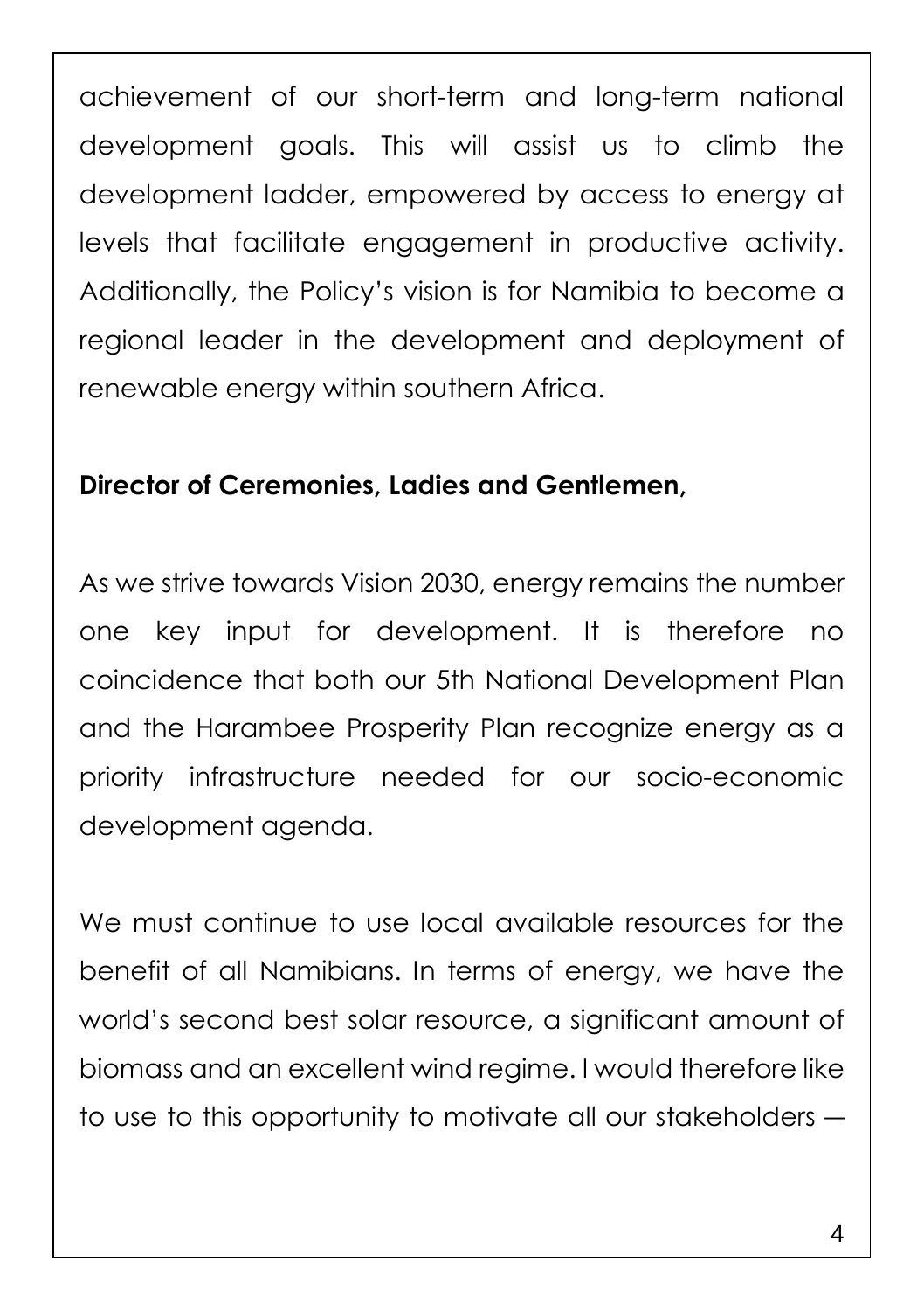more importantly our private sector partners to invest in this sector.

On our side as the Ministry, we will make sure that we create an enabling environment. This we do through tools such as the National Integrated Resource Plan, the National Independent Power Producer (IPP) Policy and the Revised Market Framework Model. The idea here is to make sure that we are approaching the issue of renewable energy in accordance with some of the best practices in the world.

As part of our NDP5, we have a target of 750MW of locally generated energy by the year 2022. This is rather an ambitious target given where we are today. However, this is necessary in order for us to reduce our over reliance on imports of electricity from our neighbours. It is therefore important that we continue to pro-actively plan, structure, manage and develop an energy sector that can optimally support and respond to our development aspirations today, and in the future.

We are also cognizant of the fact that the Government alone cannot shoulder the huge investment that is required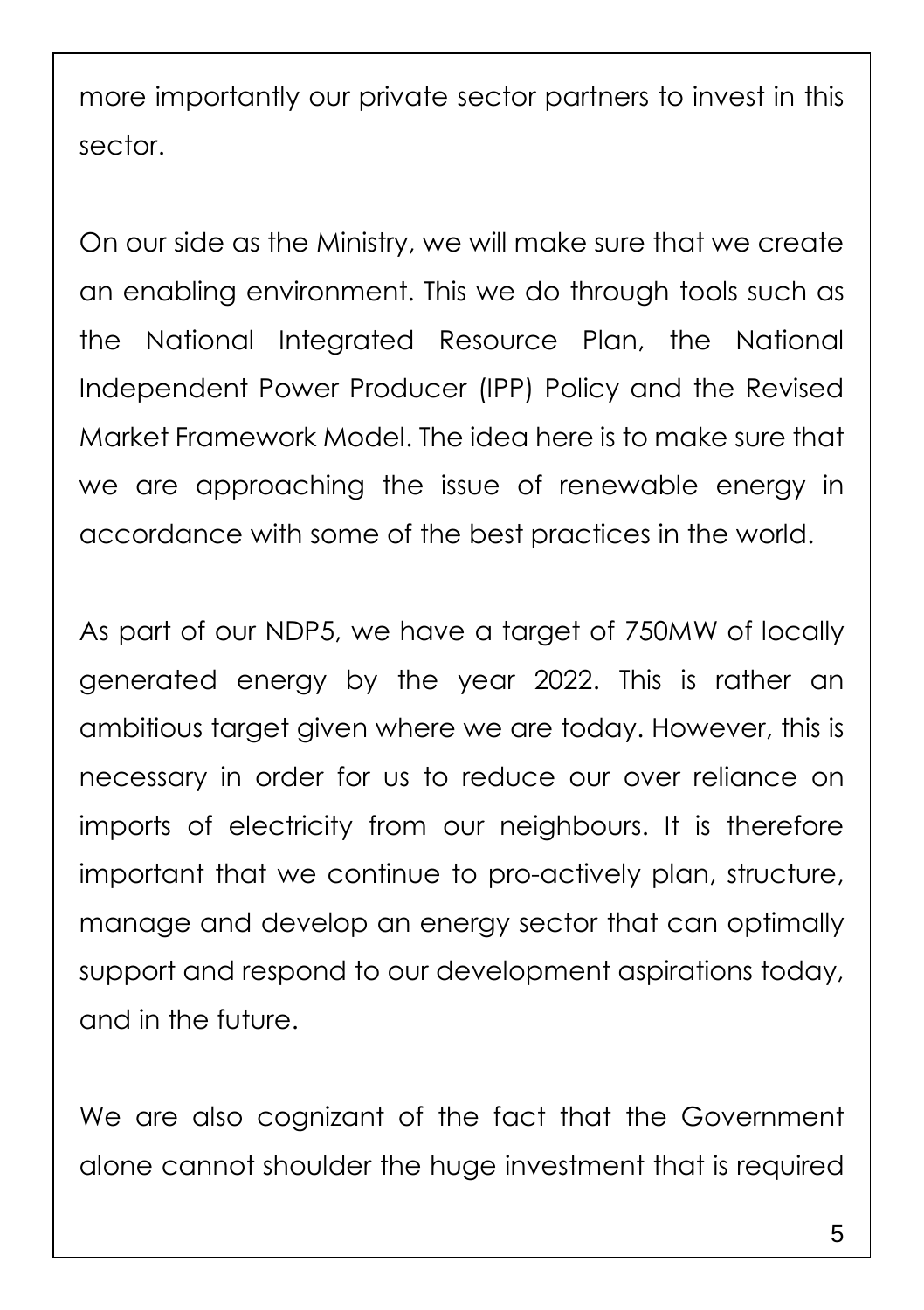for the development of the country's energy infrastructure. We need the private sector, and we explicitly welcome the active participation of private sector actors. I am therefore happy to indicate that as part of the REFIT program, nine projects in various towns across the country have connected to the national grid, adding a total of 45MW of clean energy.

This facility that we are inaugurating today is yet another demonstration that private sector is responding to our call to participate in the energy generation. The facility will add another 5MW of electricity generation, a welcome contribution towards a sustainable energy generation.

This solar plant will deliver positive economic, environmental and social impacts that is likely to outlive the life of mine. I am also informed that this solar plant will be one of the largest installations of its kind in Namibia. It will serve as a sustainable power solution as B2Gold works to improve economic returns, reduce impacts on the environment, and could potentially be a funding source for community development. The expected saving on the consumption of Heavy Fuel Oil (HFO) is in the region of 20%. This will not only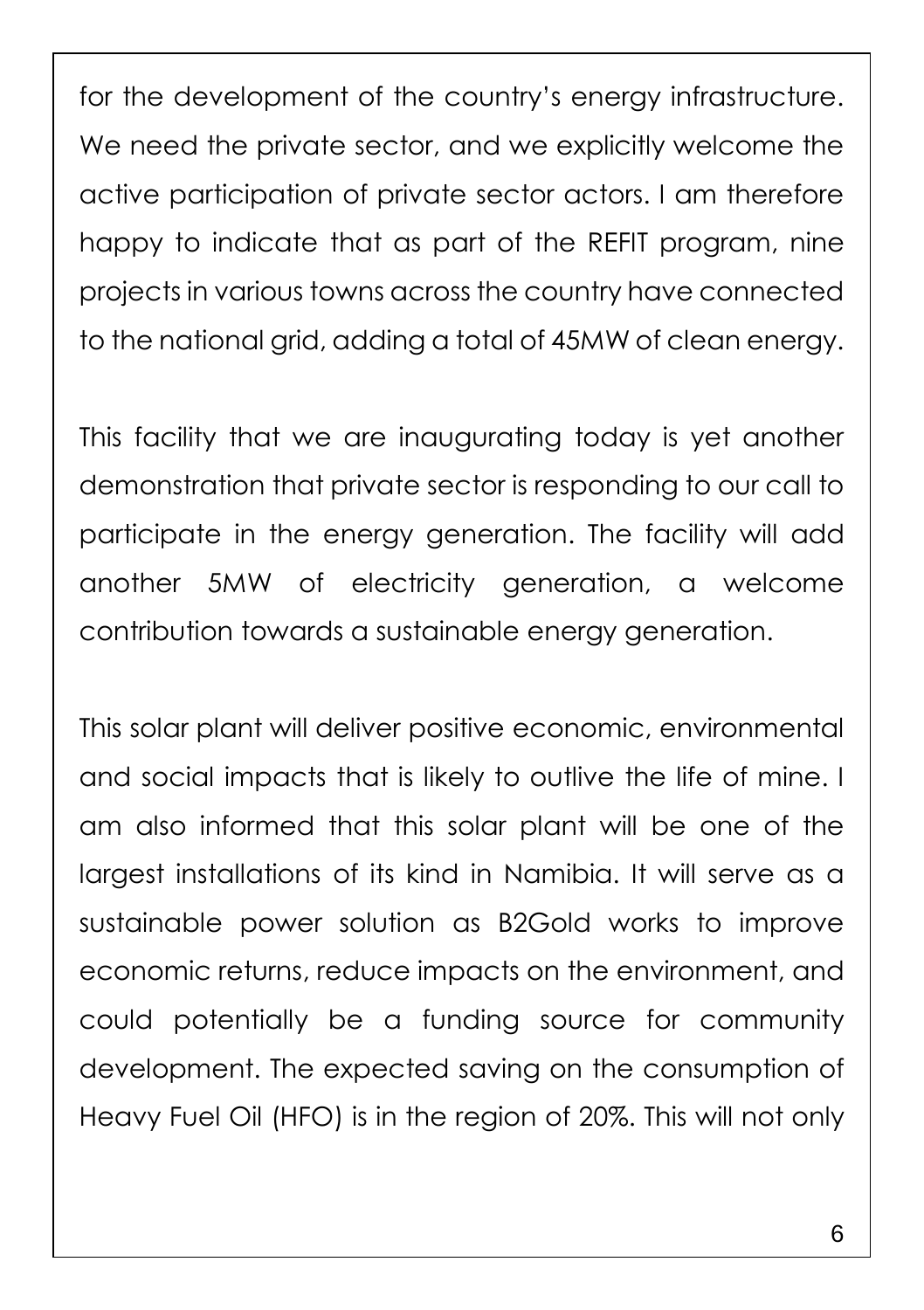reduce costs, but will also significantly reduce harmful greenhouse gas emissions into our pristine skies.

#### **Director of Ceremonies, Ladies and Gentlemen,**

The decision to invest in this solar plant demonstrates B2Gold's commitment to innovative and responsible mining. It complements the company's commitment towards an effective corporate social responsibility.

Here I would like to mention some of the specific SCR programs that B2Gold is spearheading.

- In September last year, B2Gold signed a Memorandum of Understanding with Total Namibia – with Total committing two cents of every litre of HFO sold to B2Gold Namibia, to the Namibian Chamber of Environment;
- The "Re-Wilding the Future" concept a groundbreaking initiative that B2Gold and the Namibian Chamber of Environment are spearheading. This is a potential public private partnership that will enable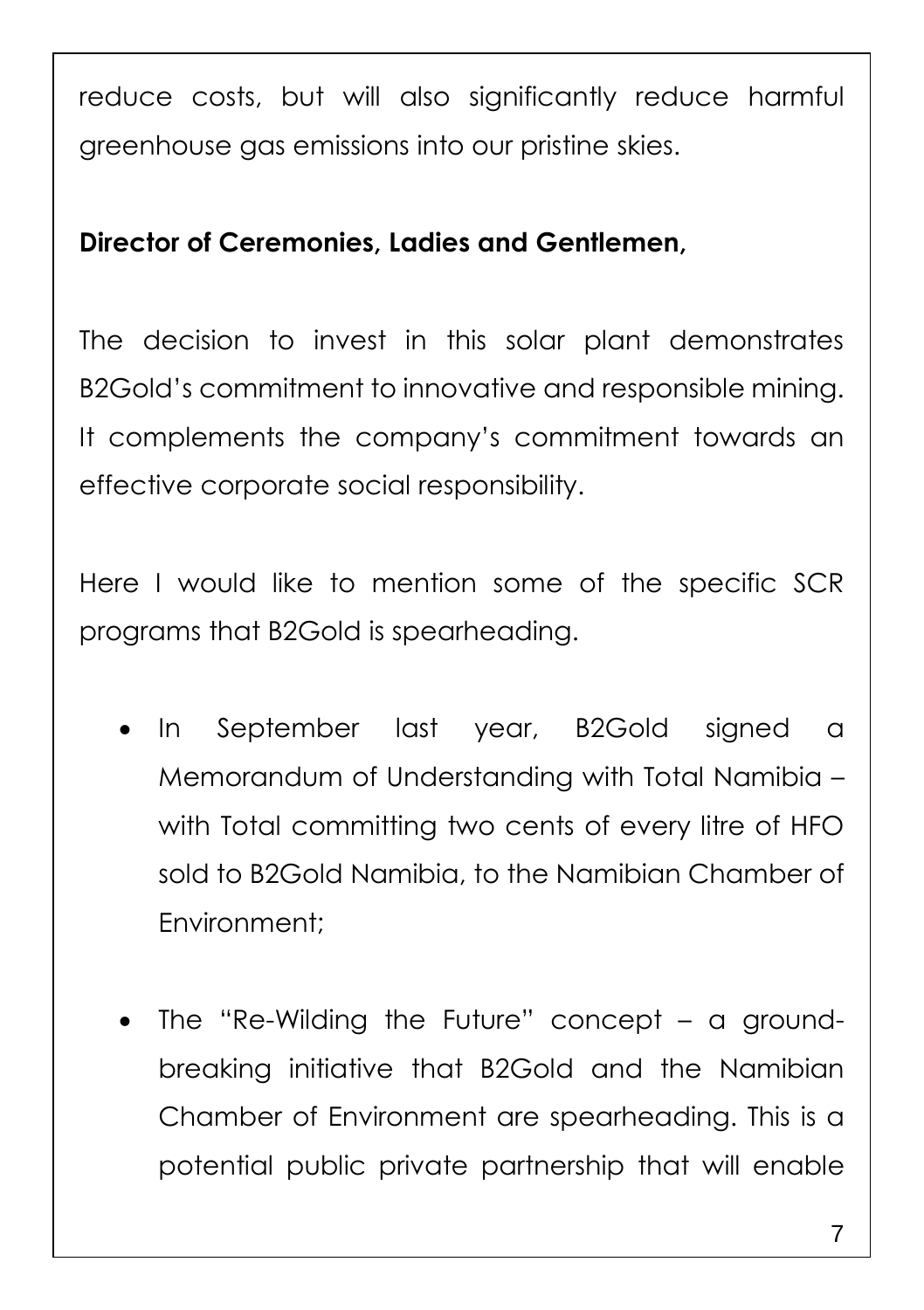B2Gold and partners to leave a lasting legacy long after B2Gold ceases operations at the Otjikoto Mine. This smart PPP approach is being explored, involving B2Gold Namibia, the Ministry of Environment & Tourism, and the NCE.

- Little Shop of Physics (LSOP) B2Gold's flagship sustainable education initiative. This is an educational program that originated from Colorado State University in the United States. The program is endorsed by the Ministry of Education, the Namibia Institute of Education and Development (NIED), and the University of Namibia (UNAM). The purpose of LSOP is to overcome traditional barriers to exploring and learning physics in schools. The vision is to integrate LSOP methodologies into the natural sciences curriculum at UNAM for future teachers; and
- Last but not least B2Gold's Otjikoto Nature Reserve. The company established the Otjikoto Nature Reserve on 15,000ha of land adjacent to its mining operation. The Reserve aims to increase the number of species in the area, restore and conserve the habitat of the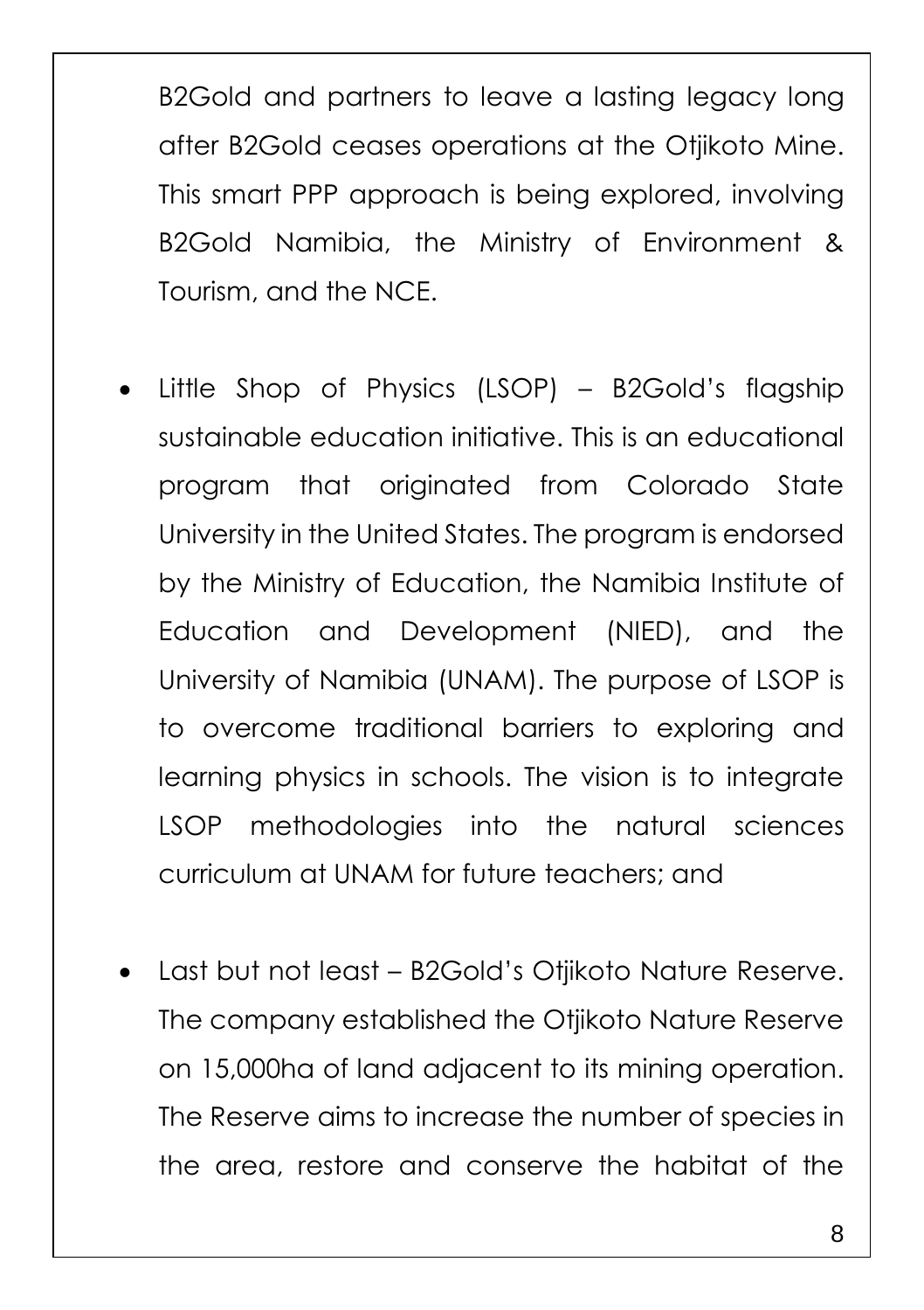area, supports conservation and other biodiversity research, and provide conservation and biodiversity education opportunities to surrounding communities and schools from across Namibia. In 2017, a total of more than 1,000 school learners and more than 200 teachers visited the Otjikoto Nature Reserve.

The examples clearly show that B2Gold is setting the mining industry standard for sustainable approaches to livelihood development, health, conservation and education. I would like to encourage other mining companies to emulate these good examples so that together we meaningfully address our socio-economic development challenges.

Before I conclude my remarks I would like to say a word or two about the need for an effective partnership between the Government and the private sector. It is my firm belief that our socio-economic development challenges will be addressed more successfully when there is an effective partnership between the Governments, the private sector as well as with the citizens. It cannot be correct to think that it is only the Government that can or must solve all the developmental challenges facing us as a country. There is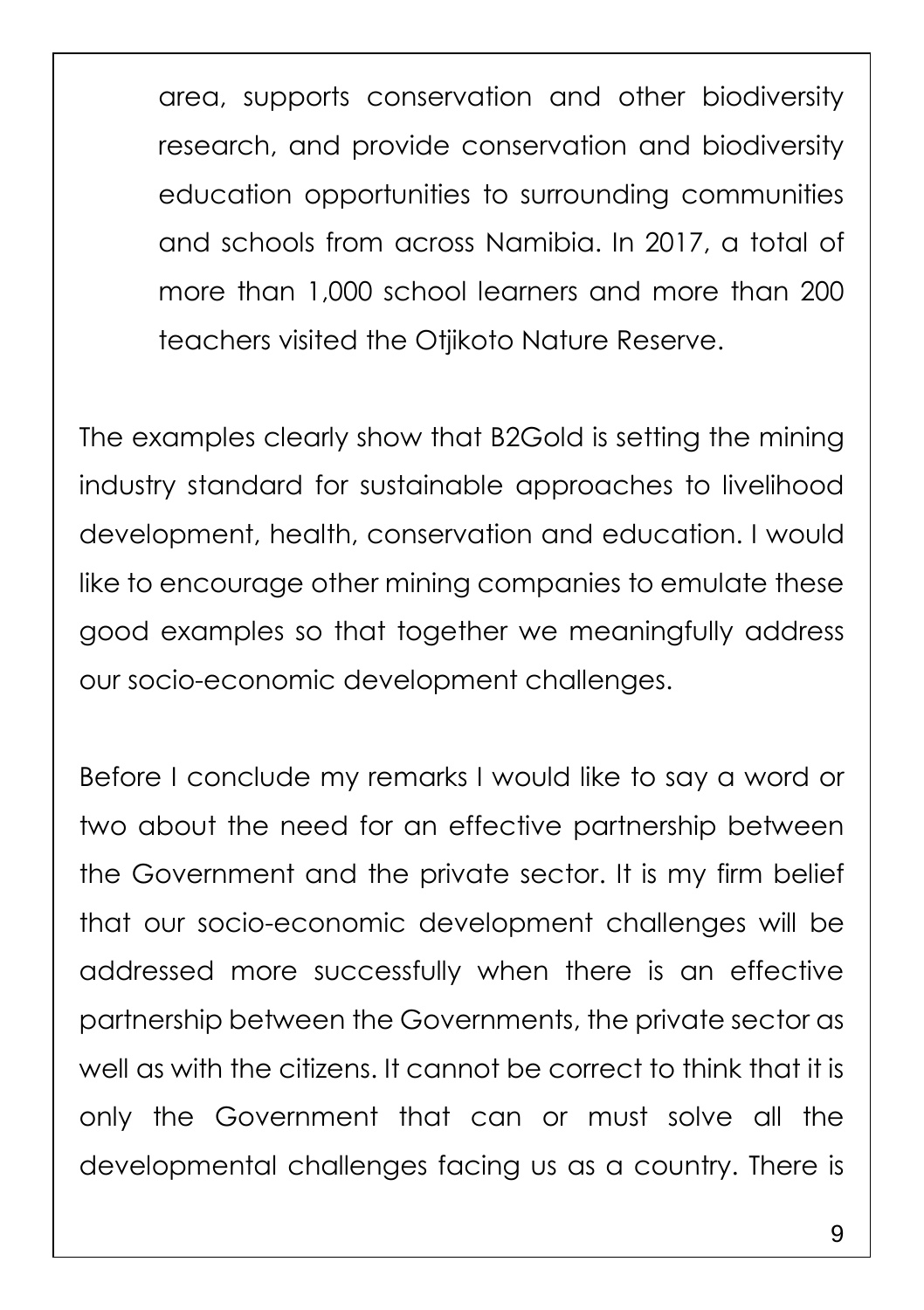no doubt that the Government has certain responsibilities and obligations to fulfil; but so do all of us.

In the main the Government relies on business to invest and grow the economy that is able to generate taxes that the Government needs. Businesses in turn depend on the Government to create the regulatory environment that is conducive to doing business. We therefore need to work together where the Government shapes the rules of the economic game and business activities take place within it. It is only through this partnership that the much needed trust can be created so that the different interests of Government and the private sector can be harmonized.

It is also true that we will do better as a country when we as citizens are involved; when we take active participation in the development process. Many a time we do not get involved and our excuse is that we believe we are too insignificant to make a difference. We believe that whatever I can do cannot have a meaningful impact on what must change. Yes, as an individual I might be too small and insignificant. But imagine what the power of many can do – what we together can do.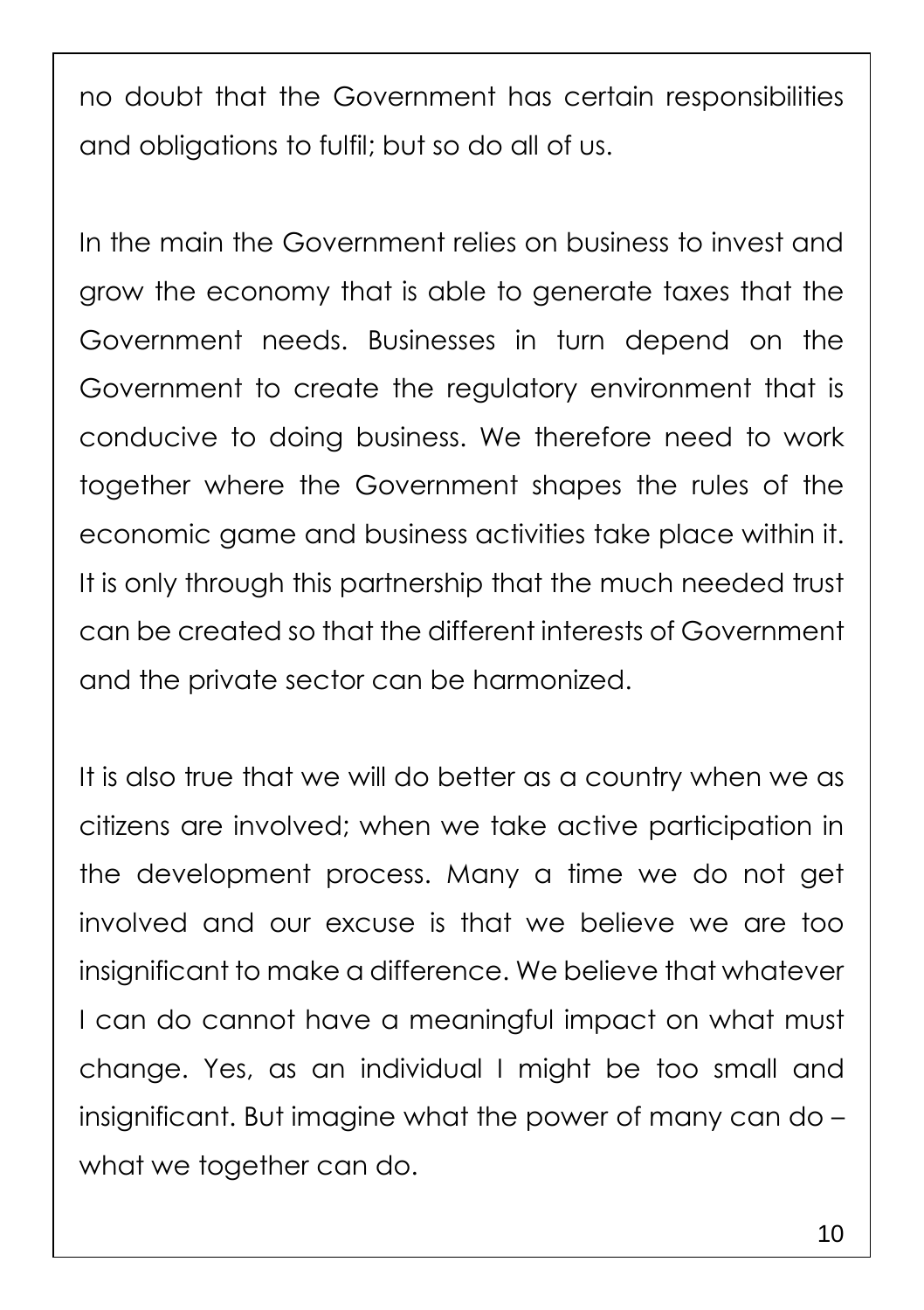Thus we need a true partnership among all stakeholders that is based on mutual trust and rooted in our collective desire to prosper as a nation. We need to view our challenges as our collective responsibility and not that of the Government alone. Both Government and the private sector - and eventually society - have everything to lose in equal measure if we do not succeed in our developmental efforts.

As a country, we do have certain competitive advantages: our wildlife, our natural ecosystems and our contrasting landscapes. We also have an effective policy environment thanks to focused government efforts. Namibia stands head and shoulders above many other countries in terms of its socio-economic development potential. It is for us to leverage our macro-economic and political stability in the execution of our socio-economic development agenda.

Let me once again congratulate B2Gold on the investment you have made in the promotion of renewable energy. This is a great example that I hope more private sector investors will emulate.